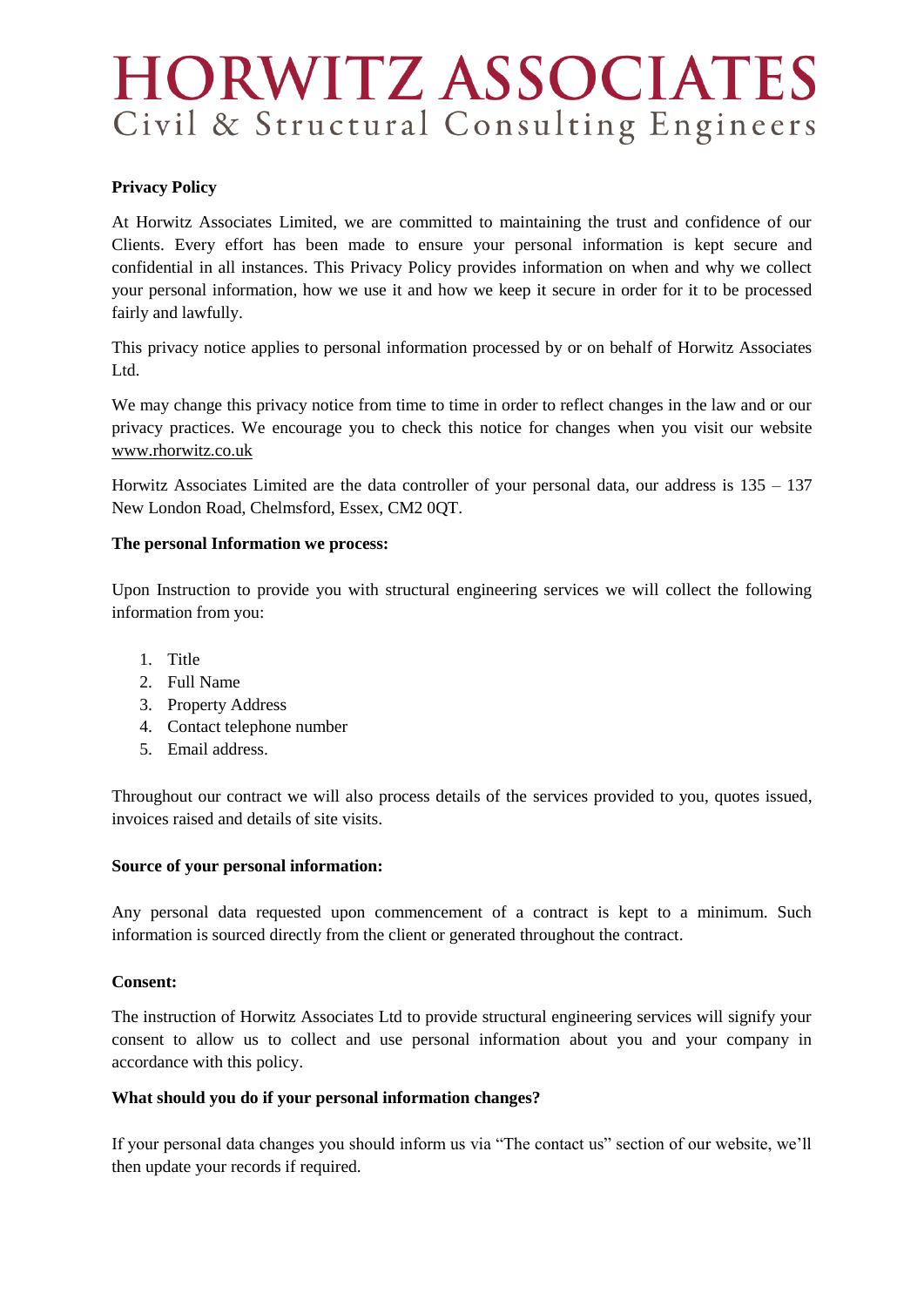# **HORWITZ ASSOCIATES** Civil & Structural Consulting Engineers

#### **What do we use your information for?**

To enable us to provide a service to you and to manage that service efficiently. Your information may also be used to recover debt and meet with our tax and accounting responsibilities. The processing of such data shall always be in line with the General Data Protection Regulation (GDPR) and in accordance with this policy.

# **How long will we keep information for?**

We will retain your personal data for as long as we are providing you with a service, to meet our accounting and tax responsibilities, cover professional indemnity requirements, and resolve disputes or enforce our terms and conditions.

## **How is your information stored?**

Your data will be held securely on our password protected IT system, a Paper file on your project is locked in secure cabinets until works are complete and are then sent to AC Morrison Ltd for secure archiving. Only authorised personnel have access to the information.

#### **Sharing your data:**

Your data will be shared with the following data processors only:

1. Buckley Watson 57A Broadway Leigh-On-Sea Essex SS9 1PE

> *Buckley Watson do our company accounts, they act in the capacity of a processor on our behalf. The only information we provide them with is your name, address and order details to meet business and legal requirements. Please feel free to contact Buckley Watson to request a copy of their privacy policy.*

2. AC Morrison

24 The Magpies Epping Green Epping Essex CM16 6QG Company registration no. 3746693

*AC Morrison are the secure storage and waste management company that securely retain our archived information. The personal data they hold enables us to meet with our professional indemnity requirements. You can view AC Morrisons Ltd privacy policy on their website [http://www.acmorrison.org.uk](http://www.acmorrison.org.uk/)*